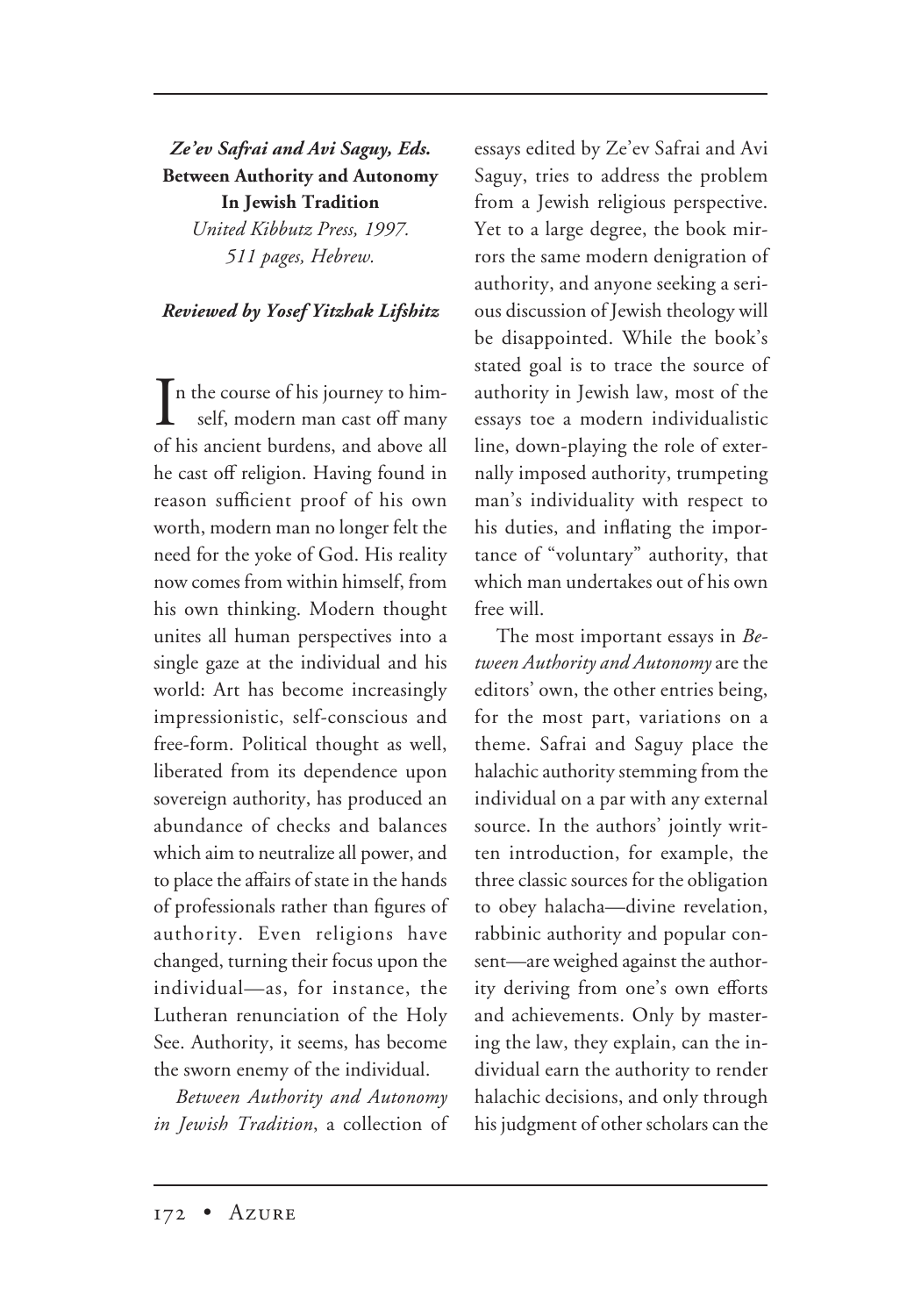individual choose whom to recognize as a halachic authority. Authority is dialectical: The individual "empowers" his own authorities, while the public or God imposes the authority of the halachic scholar upon the individual. What is important for our purposes is not the dialectic itself, but the high status it accords the individual in defining halachic authority, a status unprecedented in Orthodox thought.

This idea is further developed in Avi Saguy's essay, "Halacha, Judgment, Responsibility and Religious Zionism." Saguy makes use of the concepts of *regulative* and *constitutive* legal systems, developed by J.R. Searle and John Rawls, in relating to halacha. A regulative legal system aims to further a higher set of goals, which are prior to the system and in no way contingent upon it. For instance, the purpose of traffic law is to direct the flow of vehicles on the roads safely and efficiently; traffic laws are therefore written and interpreted in light of this purpose. Because regulative legal systems are always a means to an end, they may be compared with one another traffic laws in the United States, for example, might be compared with those of Australia in order to apply the successes of the Australian system in America.

Constitutive legal systems, on the other hand, reflect no larger purpose; rather, the legal system itself *creates* the realm of its activity. One example is the rules of children's games: A game comes into being only once its rules have been defined; when the rules change, the game itself has, essentially, been replaced by a different one. Given that every constitutive legal system creates its own, unique realm of activity, there is no room for comparison between one constitutive legal system and another.

In Saguy's opinion, the question of whether halacha is regulative or constitutive is what separates the thought of contemporary Jewish philosophers Joseph B. Soloveitchik and Yeshayahu Leibowitz, who see it as fundamentally constitutive, from that of most other halachic thinkers—including, evidently, Saguy himself—who see Jewish law as a means to a higher set of ends. Rather than imposing its principles or values upon us, Saguy contends, the halacha is meant to offer direction in achieving other, externally determined ends.

But what ends? In a regulative system, proper decisionmaking requires a grasp of those higher goals toward which the laws are aimed. How does the *posek* (halachic decisor) determine what the goals driving Jewish law are? Saguy cites a number of sources, including the rabbinic traditions and the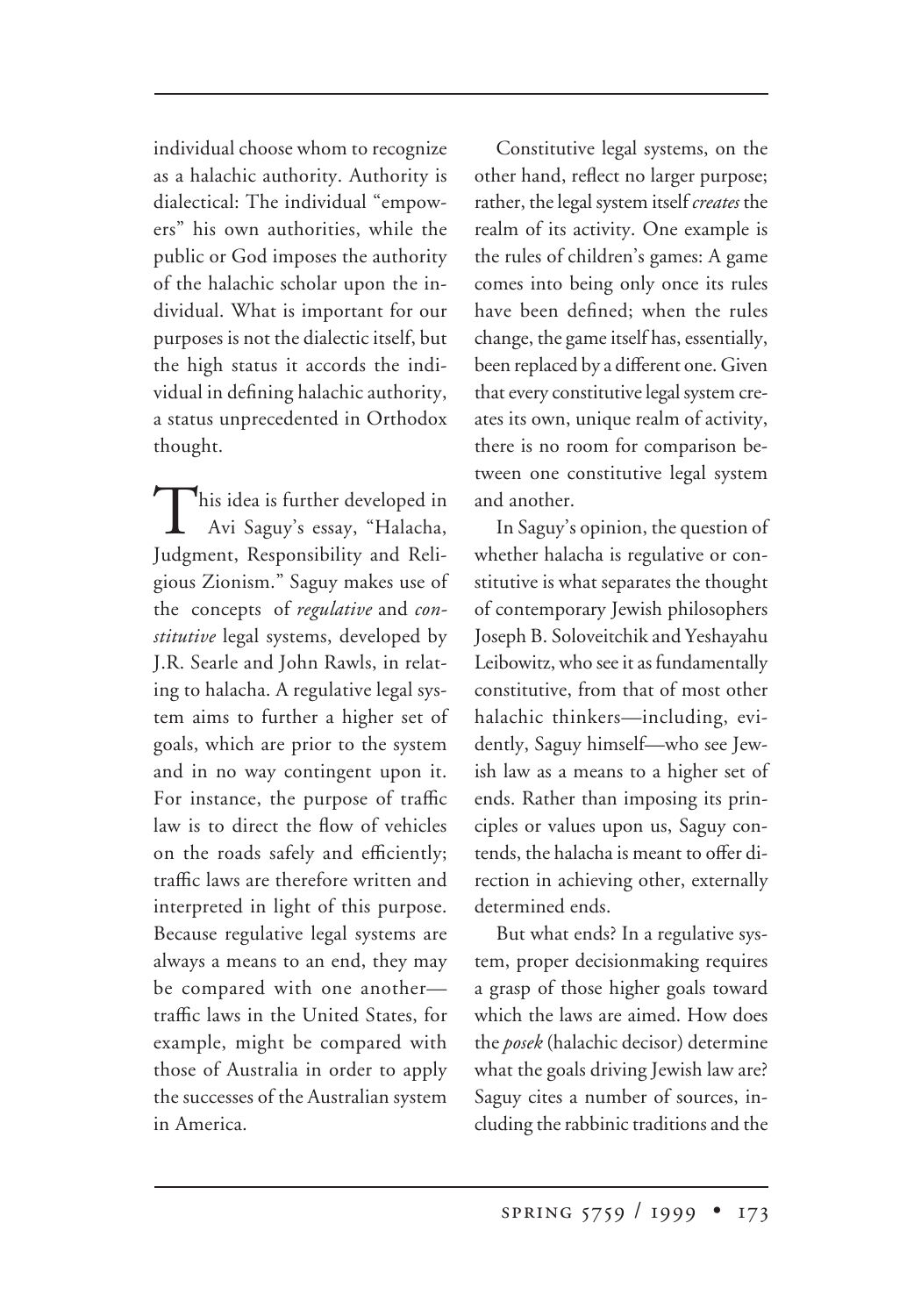text of the Tora itself. Above all these, however, Saguy places the judgment of the individual *posek*:

There exists a context of values external to the halacha which guides the *posek*.... As a normative system, the halacha draws upon a very broad extra-halachic value system: Societal values, sensitivity to human need and, above all, moral values. The force of these values does not derive from their being the product of halacha itself. Ethical and societal values are not the product of texts or institutional authority. On the contrary, the *posek* reads the text in light of these values, and through them determines the status of figures of authority.

The *posek*, claims Saguy, arrives at a halachic conclusion based on the sources at his disposal, whether halachic or extra-halachic. As an inevitable result, "the final halachic ruling mirrors the beliefs and values of the halachic sage.... It is not the book which decides, but the *posek* and his values." In support, Saguy quotes Zvi Ashkenazi, the eighteenthcentury rabbinic scholar from Amsterdam better known as the Hacham Zvi, to the effect that "one is forbidden to teach until he is capable of deleting an entry of the *Shulhan Aruch*." Here Saguy is continuing along the line of thought presented in the introductory essay, which places the individual at the center of halachic authority, and asserts that halachic judgment

means relying upon extra-halachic values, originating in the judge's own beliefs, or in those of society.

Such a belief is convenient indeed. The Jew need no longer concern himself that the study of Tora might impose upon him values not to his liking. Keep the commandments, Saguy is basically saying, and impose your values on them, for values can have many sources aside from the Tora itself. Be a universalist at home, and wear a black hat and *tzitzit* when you go out. Like the book's introduction, this essay suffers from a fundamental dualism. Sources both within the halacha and outside it are as clay in the hands of the individual halachic potter. Yet by which values is the law to be decided? To this, Saguy and Safrai offer no answer.

The problem with turning the individual's values into a regulative basis for halacha is that it negates the classic Jewish idea of how to serve God. This approach is articulated in countless halachic and philosophical writings across the ages, and is best described as the tension between love and awe. Love of God is faith without any sense of God's authority; it springs from the individual soul, propelling him forward, in search of a divine embrace. Awe, on the other hand, is *all* authority; it is the demurral, the overwhelming shudder at the glory and majesty of